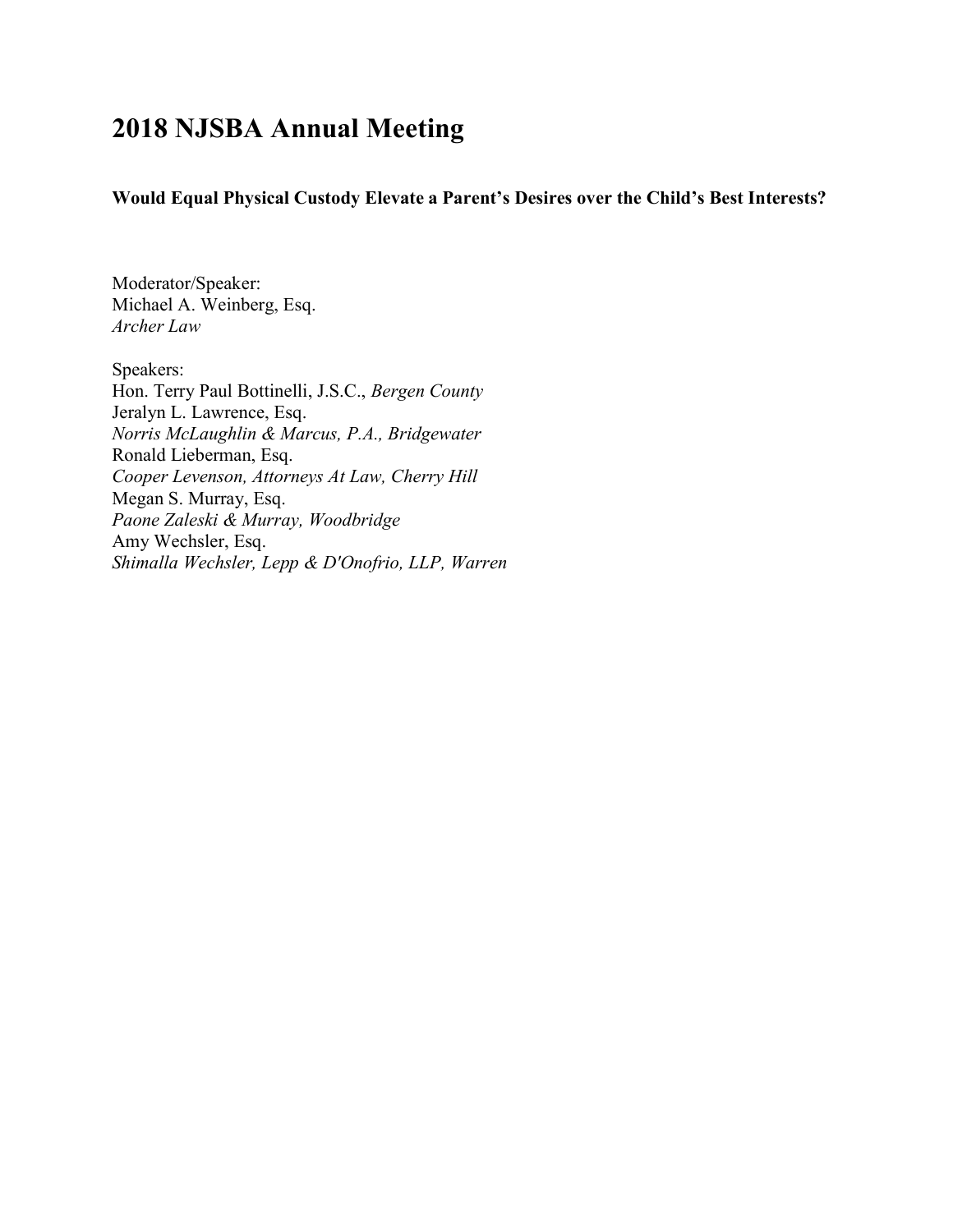## The Best Interest of the Child Must Remain the Goal of Custody and Parenting Time **Determinations**

By: Jeralyn L. Lawrence, Esq. $<sup>1</sup>$ </sup>

 This article will address current New Jersey law as it relates to custody and parenting time determinations, the evolution of statutory and case-law precedent, and the serious and underlying concerns accompanying the current proposed bill<sup>i</sup> that, if accepted into law, would establish the presumption of joint physical custody in every matter where the issue is raised. This article will additionally address alternative means of resolving issues of custody and parenting time in lieu of seeking a judicial determination as to same. The purpose of the proposed bill is clear: "The Legislature finds and declares that it is in the public policy of this State to assure minor children frequent and continuing contact with both parents after the parents have separated or dissolved their marriage and that it is in the public interest to encourage parents to share the rights and responsibilities of child rearing in order to effect this policy."

While the impetus behind  $S273/A1091$  remains consistent with current public policy, the proposed presumption of joint physical custody effectively impedes the judiciary's inherent authority to address the best interests of the individual child based upon his or her needs, and the unique facts and circumstances of each case. The proposed presumption has no basis in the law, psychological studies, or research into the best interests of children. Conversely, it is an automatic, arbitrary, and capricious mechanism that, if established, will hinder parents, attorneys, and the courts alike from addressing what must remain the central and ultimate goal in custody and parenting time disputes: securing the best interest of the child involved.

 $\overline{a}$ 

<sup>&</sup>lt;sup>1</sup> Jeralyn L. Lawrence, Esq. would like to thank Ashley E. Edwards, Esq. for her tremendous contributions to this article.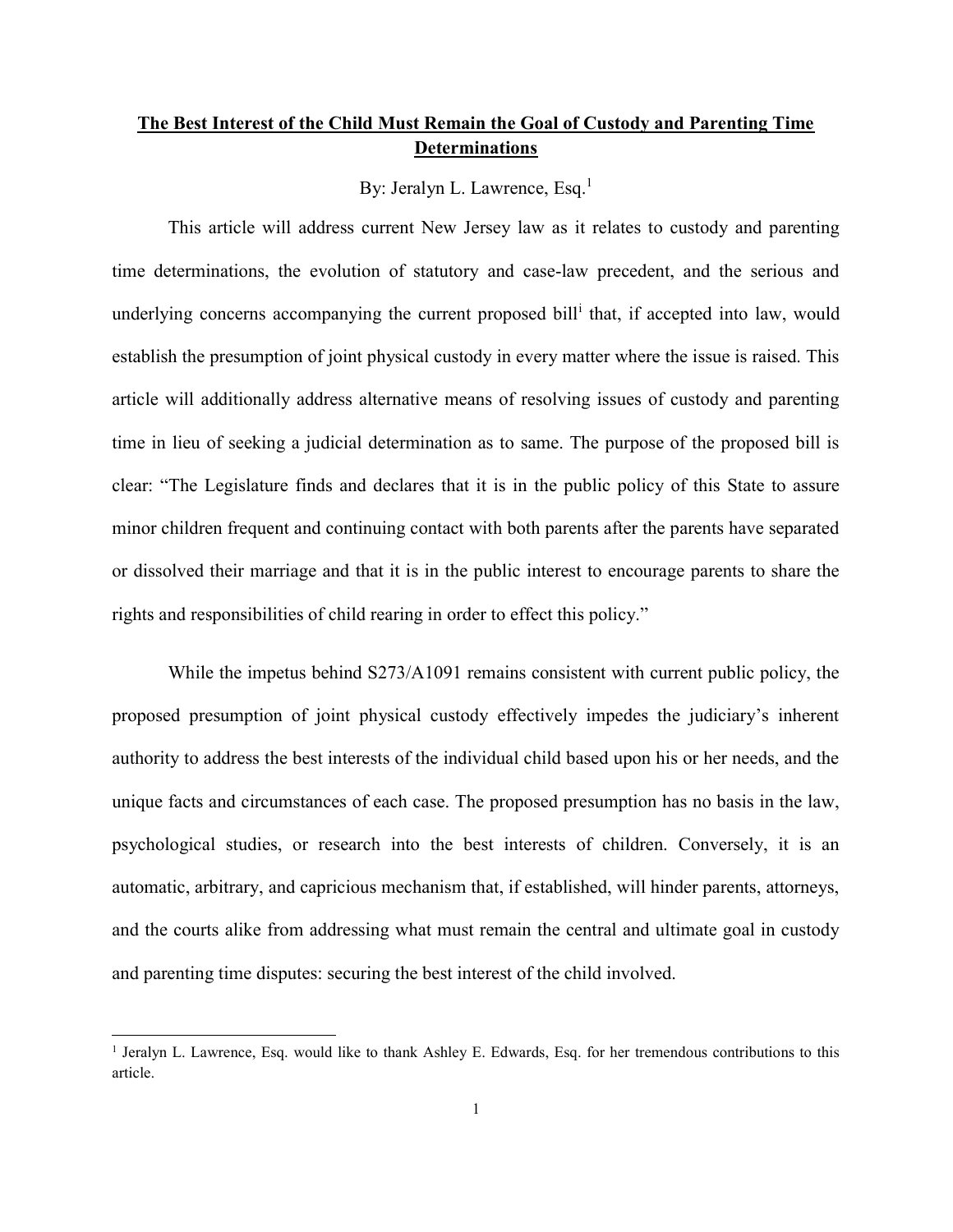New Jersey courts have long recognized the traditional "best interest of the child" standard in custody determinations.<sup>ii</sup> This standard was first enunciated in New Jersey in 1944, and has and continues to evolve along with changes in the social climate.<sup>iii</sup> For example, New Jersey courts previously recognized what has since been coined the tender years' doctrine. Pursuant to same, physical custody of a child of "tender years" was "ordinarily [] awarded to the mother if she [was] a fit and proper person."<sup>iv</sup> The theory was that "the mother [would] take better and more expert care of the small child than the father [could]." This categorical theory has since been refuted by psychological experts, attorneys, and the courts alike.<sup>vi</sup>

Per current New Jersey statutory law, "it is the public policy of this State to assure minor children frequent and continuing contact with both parents after both parents have separated or dissolved their marriage and that it is in the public interest to encourage parents to share the rights and responsibilities of child rearing in order to effect this policy."vii Notably, the language of the proposed bill, S273/A1091, mirrors that of the statute currently in effect. New Jersey, by statute, is a shared parenting time State wherein "the rights of both parents shall be equal . . ."viii Per the statute, courts must address and weigh a variety of factors in any proceeding involving the custody of a child. These factors include:

the parents' ability to agree, communicate and cooperate in matters relating to the child; the parents' willingness to accept custody and any history of unwillingness to allow parenting time not based on substantiated abuse; the interaction and relationship of the child with its parents and siblings; the history of domestic violence, if any; the safety of the child and the safety of either parent from physical abuse by the other parent; the preference of the child when of sufficient age and capacity to reason so as to form an intelligent decision; the needs of the child; the stability of the home environment offered; the quality and continuity of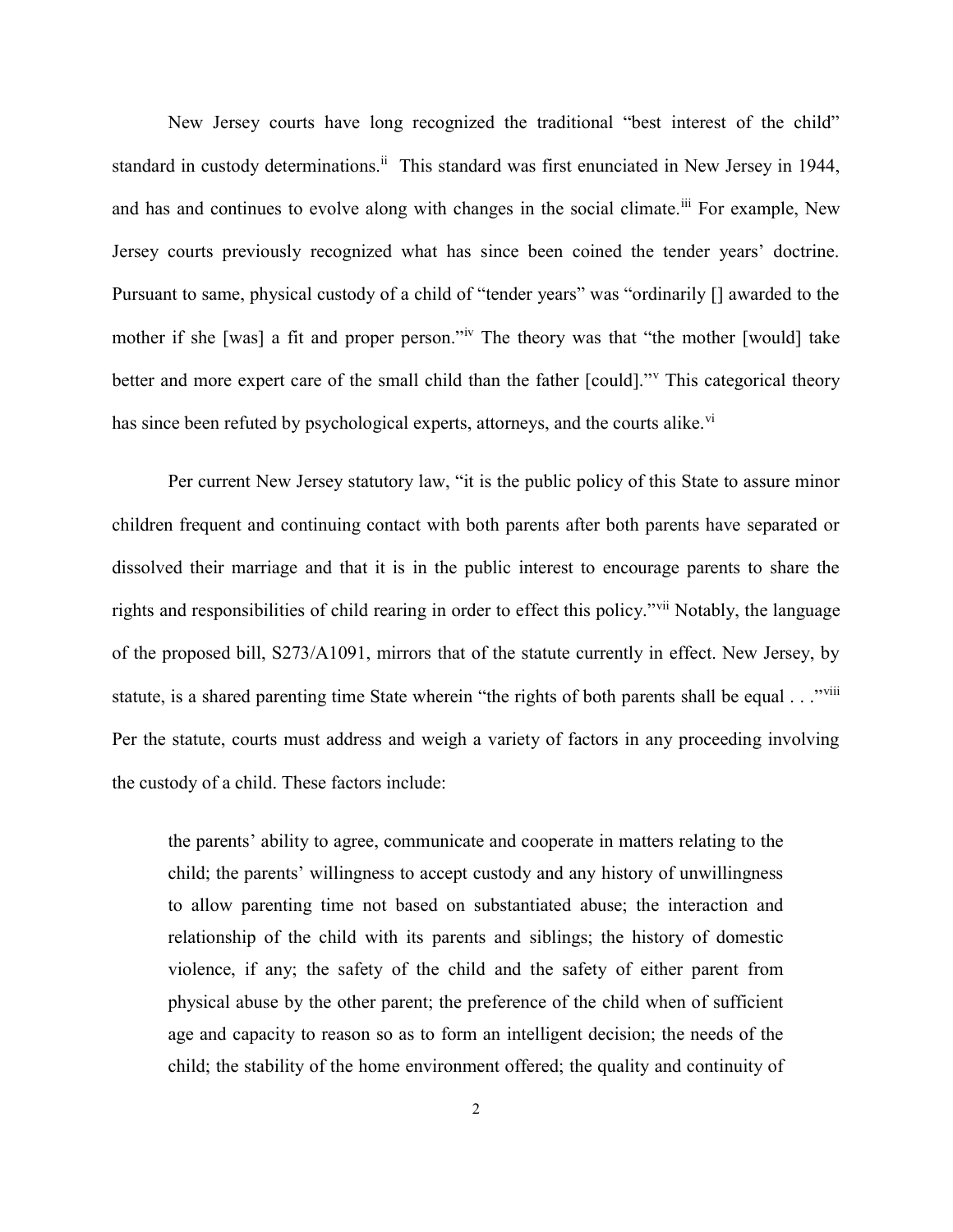the child's education; the fitness of the parents; the geographical proximity of the parents' home; the extent and quality of the time spent with the child prior to or subsequent to the separation; the parents' employment responsibilities; and the age and number of the children. A parent shall not be deemed unfit unless that parents' conduct has a substantial adverse effect on the child.<sup>ix</sup>

As is clear from a cursory review of the statute itself, there exists no preference or presumption that a child will or should remain with one parent over the other. Conversely, the statute explicitly provides that both parents' rights are equal in any custody determination. This tenant of equal rights stems from the First, Ninth, and Fourteenth Amendments of the United States Constitution.<sup>x</sup> Thus, New Jersey courts are tasked with issuing a custody determination based on a weighing of the statutory factors in light of the facts and circumstances of each individual case, with the best interest of the child as the cornerstone of the analysis.<sup>xi</sup>

 This principle is further supported by relevant case-law precedent confirming the longstanding rule that the "touchstone for all custody determinations has always been 'the best interests of the child.'"<sup>xii</sup> A court's custody determination must focus on the "safety, happiness, physical, mental and moral welfare"<sup>xiii</sup> of the child in question. Current New Jersey law provides the judiciary with the discretion necessary to create a parenting time schedule that meets the specific needs of each child. This goal is inhibited by the proposed bill, which provides for

a rebuttable presumption of joint legal custody and equal or approximately equal physical custody. The court shall enter an order for joint legal and physical custody of a minor child to both parents which shall include: (1) provisions for residential arrangements so that a child shall reside an equal or approximately equal amount of time with each parent in accordance with the needs of the child and the parents; and (2) provisions for consultation between the parents in making major decisions regarding the child's health, education, and general welfare.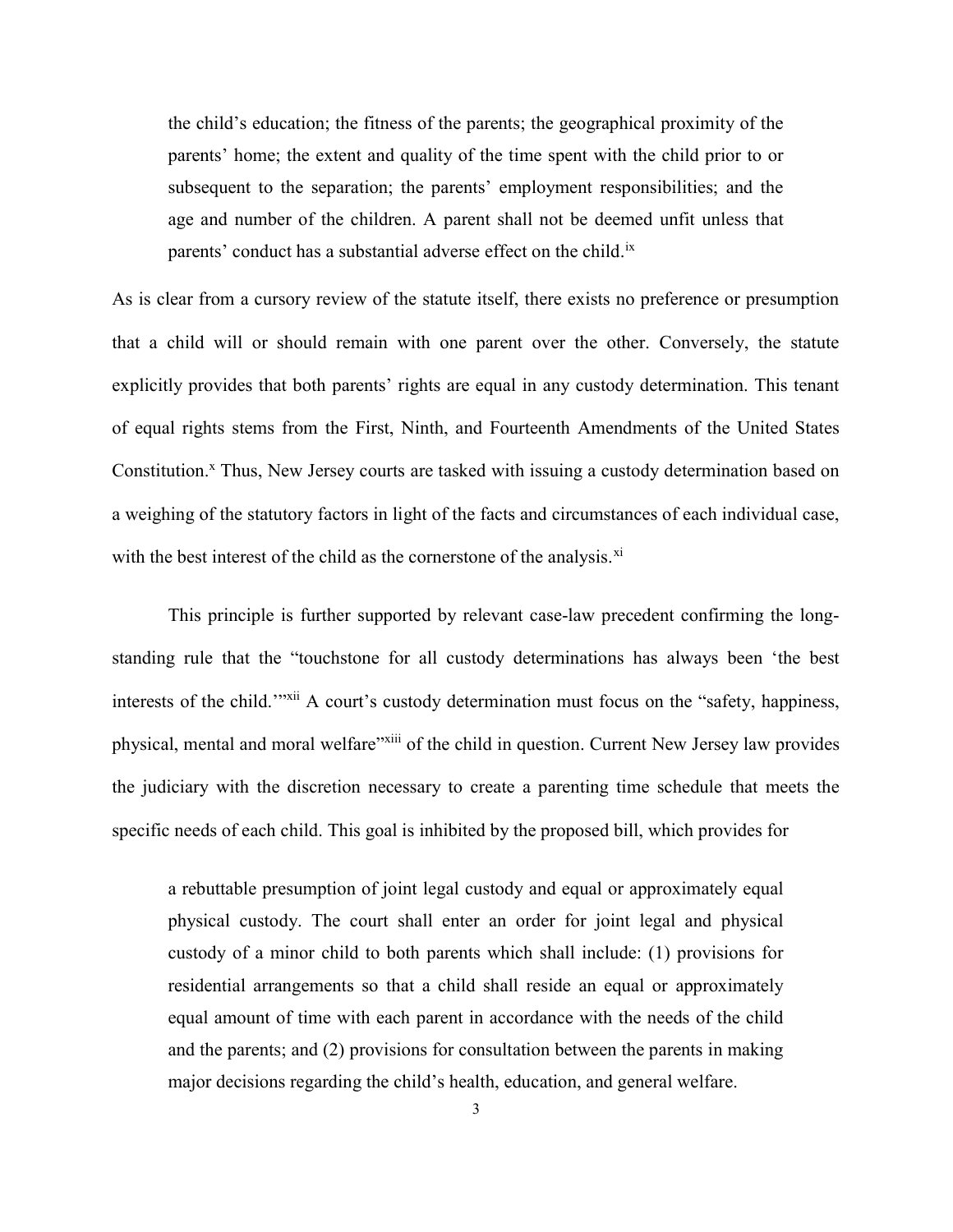To rebut the presumption of equal or approximately equal physical custody, a parent shall bear the burden of proof and must provide clear and convincing evidence that joint physical custody is harmful to the child.<sup>xiv</sup>

The proposed bill eradicates the myriad of factors currently addressed by the courts, and instead replaces a judge's fact-sensitive analysis of the child's needs and best interest with what is effectively a one-size-fits-all parenting time arrangement. The virtually automatic nature of the proposed bill raises numerous and alarming concerns for parents, practitioners, courts, and most importantly, children who would be subject to same.

 By depriving the court of its discretion to craft a parenting time schedule that considers the unique facts and circumstances of any given case, we are ignoring the specific needs and best interests of children subject to such decisions. Such an automatic analysis explicitly ignores the population of children with special needs who may benefit from an alternate parenting time arrangement. A presumption of equal parenting time similarly disregards the reality that parents may live far apart (thus requiring that the child travel frequently and extensively), or that a parent may struggle to accommodate such an arrangement due to his or her work schedule. Further, a parent's mental and/or physical health may make it impractical, if not impossible, for him or her to exercise an equal parenting time schedule.<sup>xv</sup>

 Children of parents who are unable to communicate, cooperate, and compromise with one another may also suffer if subject to such a presumption. Similarly, a parent who has experienced acts of domestic violence at the hands of his or her former spouse or partner may be exposed to further abuse and control as a result of same. Under such circumstances, a victim of domestic violence may ultimately decide to remain in an abusive relationship if he or she believes doing so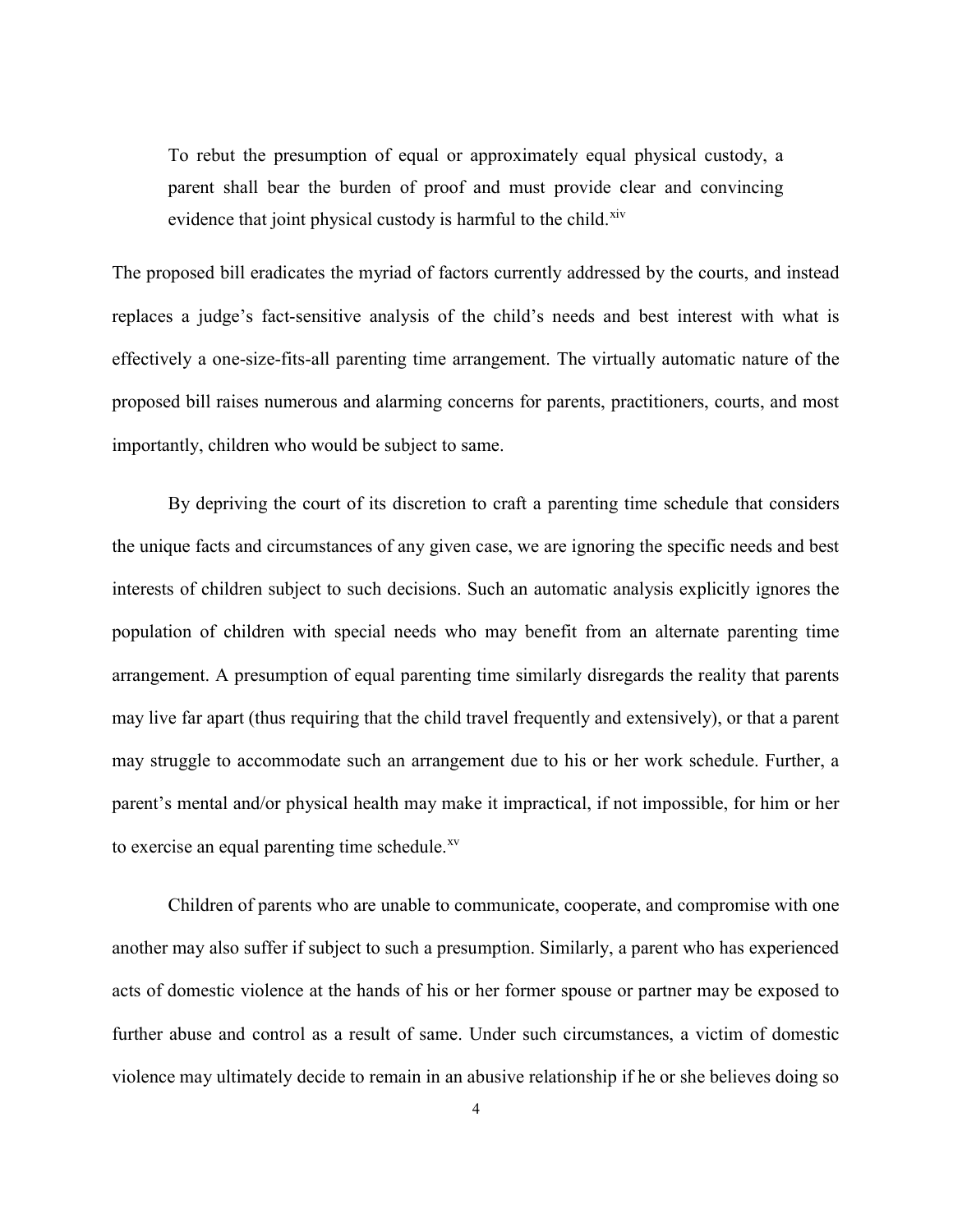would protect the child from spending time alone with the abuser. A child caught in the middle of any one of the untenable circumstances referenced above is likely to experience not only a significant disruption to his or her routine post-divorce or separation, but the accompanying instability that results from same.

The New Jersey Supreme Court has explicitly addressed and acknowledged these concerns: "The objections most frequently voiced include contentions that such an arrangement creates instability for children, causes loyalty conflicts, makes maintaining parental authority difficult, and aggravates the already stressful divorce situation by requiring interaction between hostile ex-spouses."<sup>xvi</sup> These concerns are largely diminished by current statutory law and caselaw precedent which provide for a complete review and analysis of the circumstances of each individual matter, judicial discretion, and the statutorily defined goal of attaining a parenting time schedule that promotes the best interest of the individual child.

 Courts are called upon to address issues of custody and parenting time only under circumstances where the parties themselves are unable to resolve same. Judges tasked with making such determinations have long opined that the courts are never the optimal venue to make such imperative decisions:

We urge the parties to understand that courts in any jurisdiction are poor places to resolve such fundamental relational problems as child custody. Rules of law and procedural strictures are no substitute for personal choice in so intensely personal an issue. Parents who have divorced are frequently unable to communicate constructively on issues of importance; so they look to the legal system to resolve their problems. But no stranger in a judicial robe, however able and well motivated he or she may be, is equipped to make a decision as valid as the parents working together might make.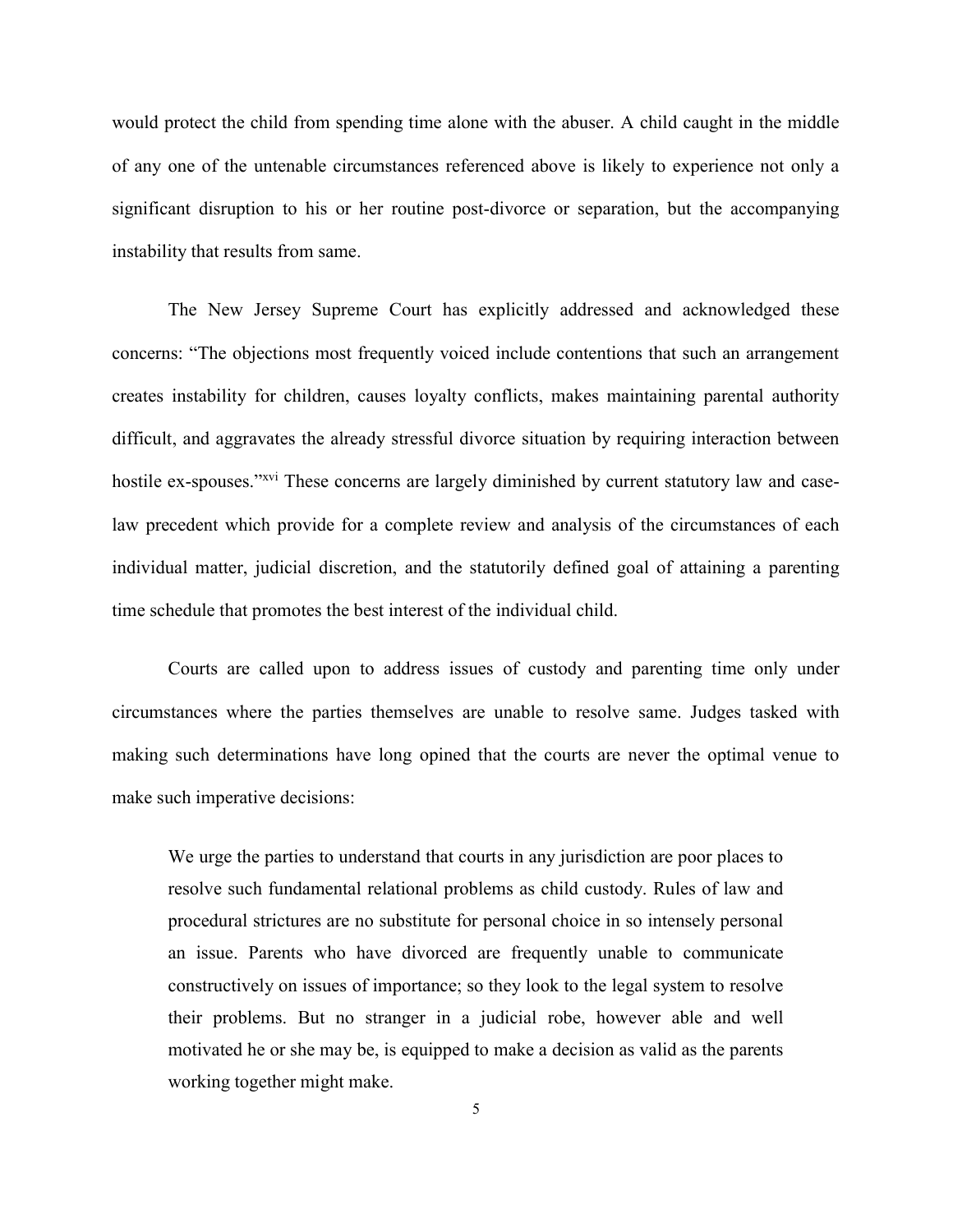[The parties] must come to understand that security, peace of mind and stability are every child's right. Their inability to deal constructively with each other deprives their son of his due, which is within their power to give. Professed love is no substitute where it results in turmoil and uncertainty for the child who is pulled in opposite directions by his parents. This child will receive what he desperately needs in this regard only if both parties are genuinely prepared to subordinate their individual needs to the best interests of the child and begin to communicate with each other solely for the benefit of the child. We urge the parties to make an effort to resolve this matter between themselves with professional assistance. Otherwise, there is a substantial risk that they will doom their child to a future of conflict, sadness and certain psychological harm.<sup>xvii</sup>

Parents who are unable to amicably resolve issues of custody and parenting time amongst themselves have a wide array of options available to them in lieu of seeking judicial relief. Alternative Dispute Resolution assists parties willing to work together to resolve custody and parenting time disputes, among others, and includes mediation, the collaborative process, and arbitration.

 Mediation is the most common method of Alternative Dispute Resolution. Mediation is a process by which the parties attempt to resolve their outstanding issues with a neutral, trained mediator whose goal is to assist the parties in communicating and compromising with one another. Parties engaging in mediation may elect to do so with or without the assistance of individual attorneys. The mediator does not make determinations, but merely guides the parties toward resolution of their issues and facilitates their negotiations. Mediation is a confidential process, which is appealing to parties who may otherwise feel hesitant to participate if their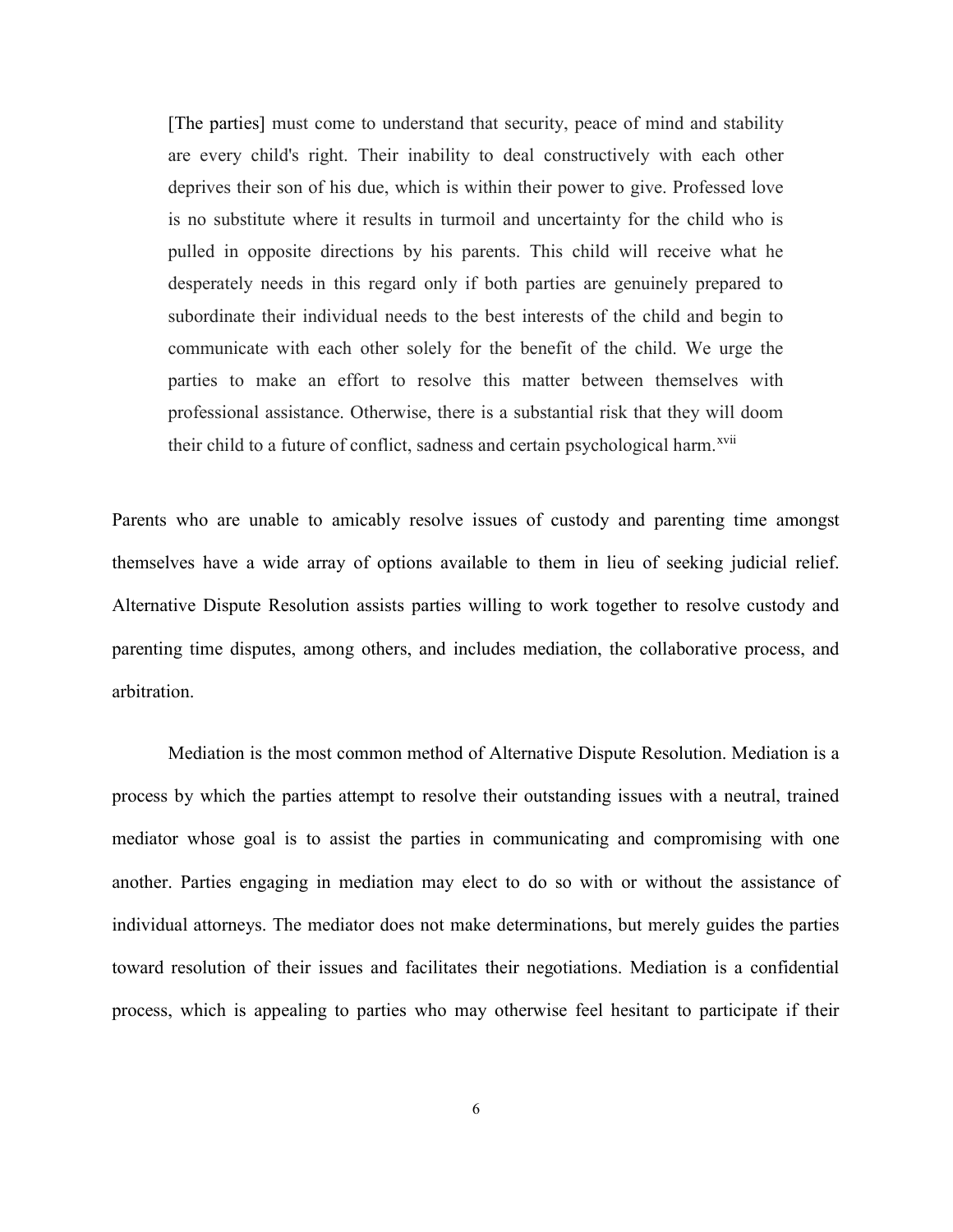communications could later be utilized against them in a court proceeding should the mediation prove unsuccessful.

 Another option available to parties who desire to resolve their differences outside of the courtroom is the collaborative process, also referred to as a collaborative divorce. The collaborative process consists of each party hiring his or her own attorney, and with all executing a participation agreement, which is an agreement that contractually commits the parties to settling their matter outside of court. Pursuing a collaborative divorce allows for a more informal, private divorce/separation process as it occurs through a series of meetings. However, if the parties are unable to reach an amicable resolution, and consequently must seek relief from the court, the attorneys utilized are prohibited from representing the parties relative to same.

 The third method of Alternative Dispute Resolution is arbitration. Parties who elect to proceed with arbitration select a mutual, neutral arbitrator who, comparable to a judge, will listen to arguments presented by both parties and issue a determination relative to same. Arbitration can be binding or non-binding. In binding arbitration, both parties waive their respective right to trial, and the arbitrator's determinations are final, subject to any recourse explicitly set forth in the parties' arbitration agreement. Conversely, parties who agree to participate in a non-binding arbitration do not waive their right to trial, and may seek judicial relief from the arbitrator's determination.

 Alternative Dispute Resolution is an appealing and popular option for divorcing or separating parties seeking to resolve their issues in a less adversarial setting than that of the court system. There are many advantages to engaging in Alternative Dispute Resolution in lieu of seeking judicial relief, including but not limited to the significantly lesser expense often

7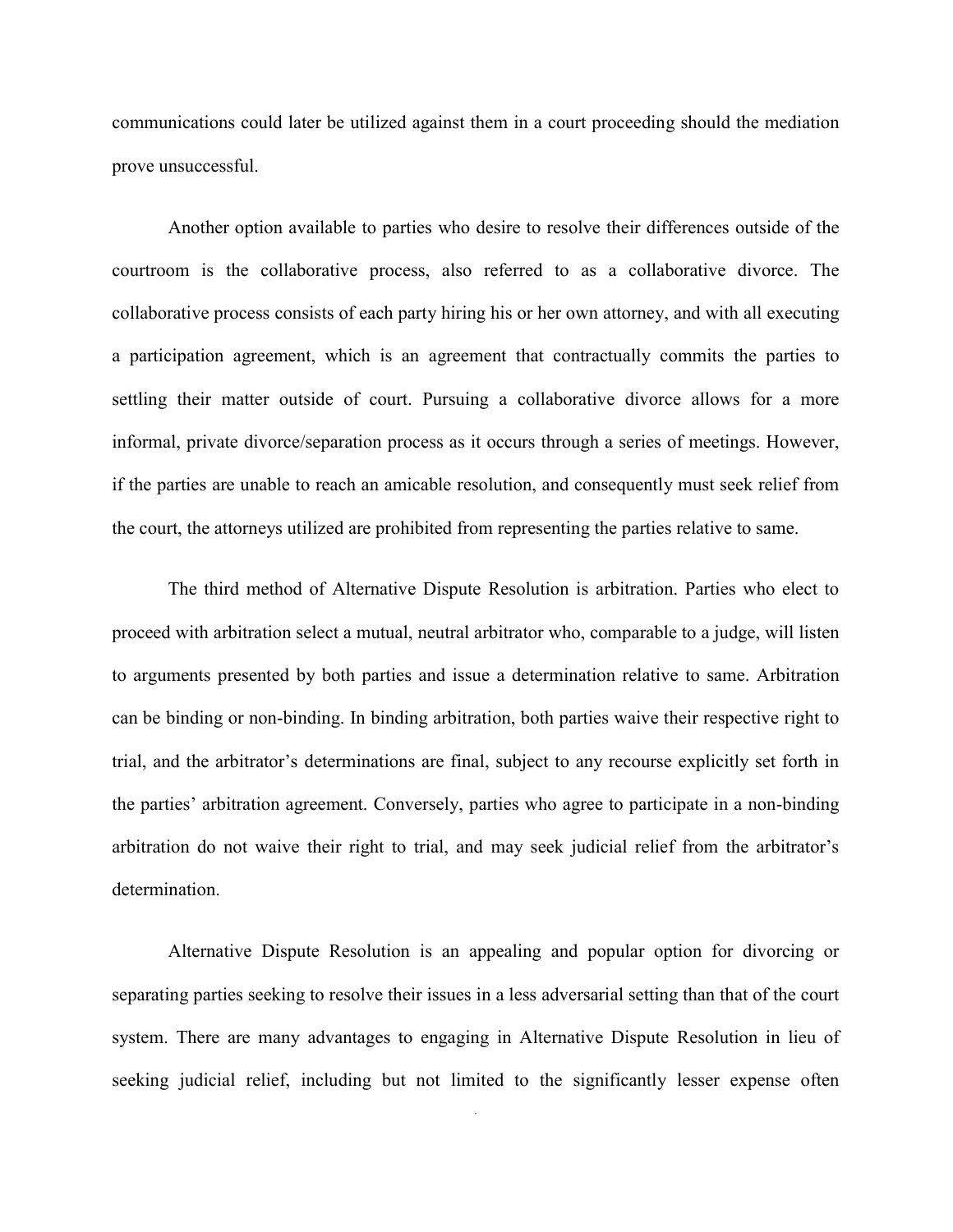associated with same, and the vast opportunities available to parties to resolve their issues in a more private, cooperative setting. For these reasons, and in light of the sensitive nature of issues of custody and parenting time, an increasing number of parties are electing to participate in mediation, collaboration, and arbitration, or a combination of the three methods, to resolve their issues.

 Many litigants who participate in Alternative Dispute Resolution in lieu of litigation find the experience to be amicable and rewarding. Although Alternative Dispute Resolution is a valuable tool to resolve all types of disputes incident to divorce or separation, each of the three referenced methods of Alternative Dispute Resolution provide litigants the opportunity to engage in an open conversation and analysis as to what is best for their child, with a focus on the unique circumstances of the individual case. Not only would the automatic nature of the presumption provided in the proposed bill impede the court's fact-sensitive analysis of this integral issue, but also that of litigants who elect to participate in Alternative Dispute Resolution.

The best interest of the child must remain the goal to achieve in each and every custody and parenting time determination. The proposed presumption of joint physical custody disregards this long-standing tenant of family law, endeavors to streamline the most imperative aspect of any divorce or separation, and provides for far less of an analysis than is presently required to equitably distribute marital or joint property. Children are not property that can be so simply and automatically divided, and a determination as to what is best for each individual child cannot be reduced to a rebuttable presumption. This monumental decision must remain in the sound discretion of the court, should parents be unable agree.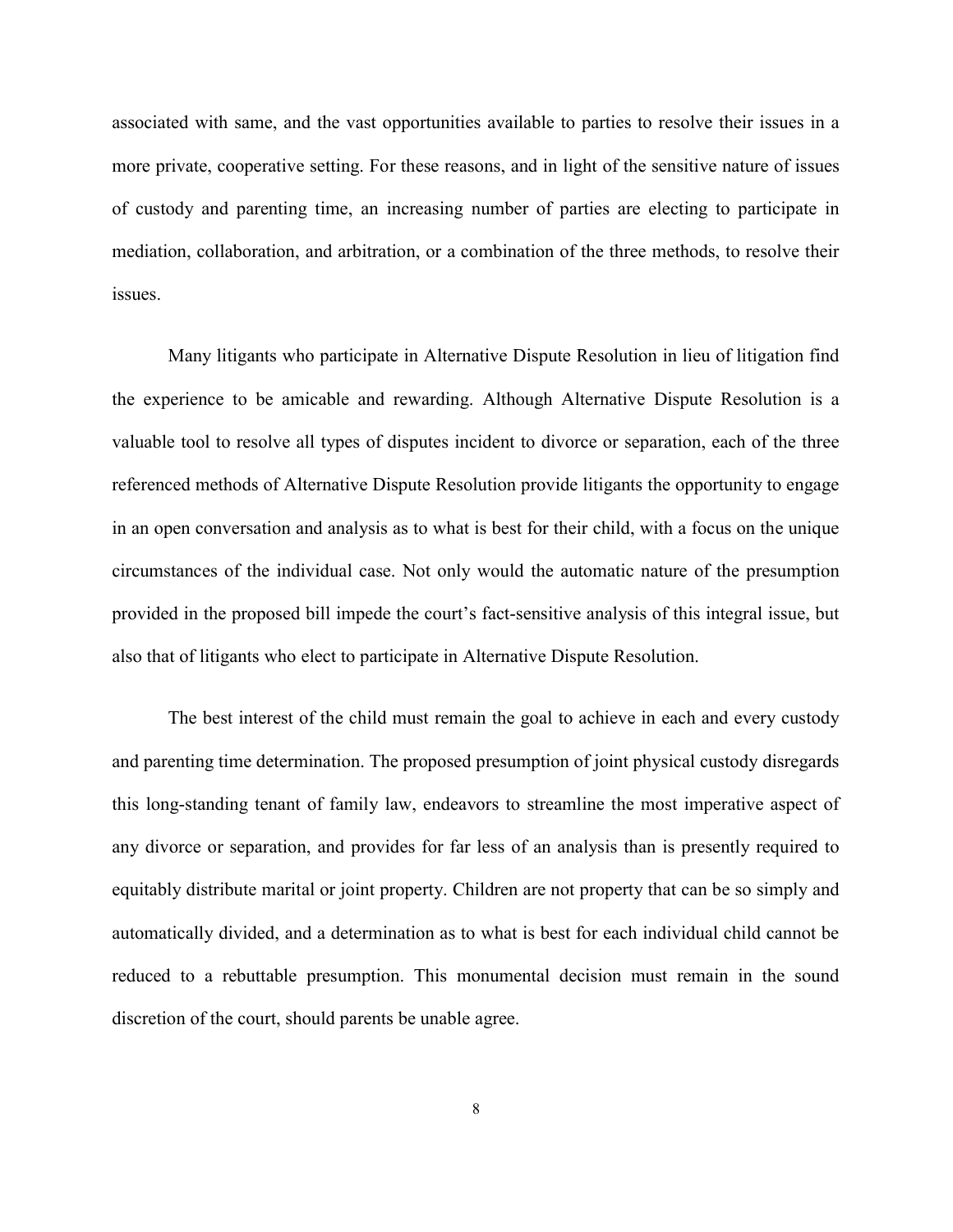Practical Tips: The Honorable Anthony F. Picheca, Jr., J.S.C. is a judge of the Somerset County Superior Court with over nine years of experience in the Family Division. From his experience on the bench presiding over custody and parenting time disputes, Judge Picheca offers the following practical tips:

- 1. The best custody and parenting plans are the ones not in writing. In these situations, parents are properly communicating, cooperating, and compromising with one another as to the day to day issues that arise. This works best when parents are flexible and willing to put their own selfish interests aside and subordinate same for the best interest of the child.
- 2. If the parties are unable to reach a custody and parenting time agreement amongst themselves, assist your clients in creating a detailed road map to attempt to guide the parties. However, it is prudent to advise your client that even the most detailed and thought out parenting time schedules cannot contemplate every possible circumstance. In the end, parents must work on committing to do better communicating with one another.
- 3. If all else fails and you must call upon the court to determine a custody and parenting time dispute, retain custody experts. Ideally, parents will agree to retain a joint expert and be bound by his or her recommendations. This saves both time and cost. However, if clients are unwilling to be bound by the expert's recommendations, parents should retain their own experts from the very beginning.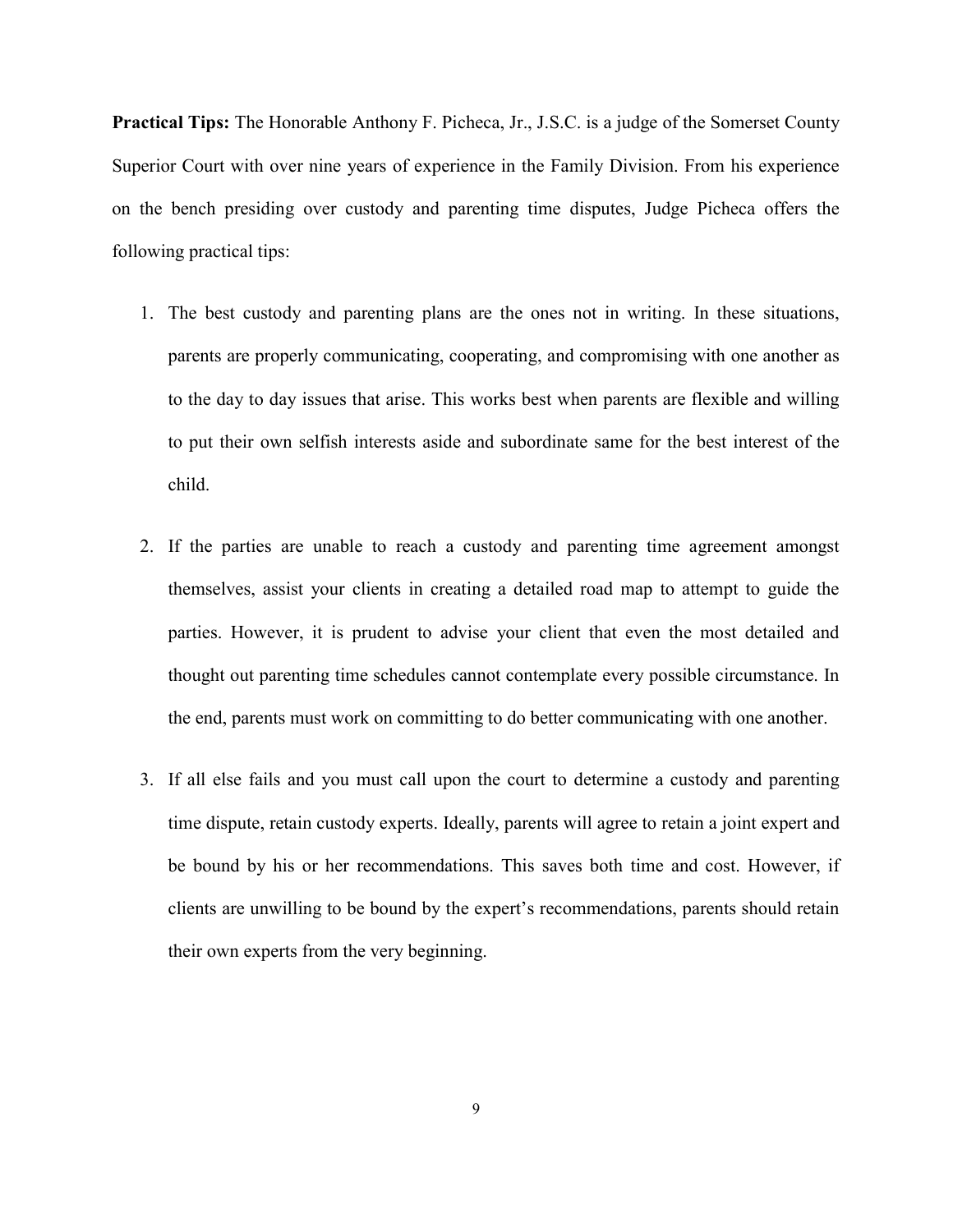- 4. Encourage clients to engage in mediation, or another form of collaboration, to assist in resolving custody and parenting time issues. Sometimes the input of a neutral third party professional is what the client needs to reach an amicable resolution.
- 5. If you are at an impasse, reach out to your judge. Most, if not all judges are happy to assist attorneys and clients to resolve their cases to the extent possible.
- 6. It is most important that we do not lose focus on the best interests of the child. Each child is unique and their needs are not fungible. There is no "one size fits all" approach when it comes to custody and parenting time.

## Conclusion

Attorneys should encourage parents involved in custody and parenting time proceedings to focus primarily upon effectuating an agreement that encompasses what is best for the individual child. Clients confronted with custody and parenting time issues should refrain from obsessing about "overnights," and instead thrive to craft a parenting time arrangement that permits both parents to be present and actively involved in the child's life. Clients struggling with these issues should be encouraged to consider seeking professional support and assistance in the form of family therapy, or when necessary, reunification therapy. These resources promote positive communication and the development and fostering of good-will between the parents, which ultimately benefits the child. A rebuttable presumption of joint physical custody as presently proposed unequivocally distorts this goal and wrongfully focuses on the quantity instead of the quality of time parents spend with the child.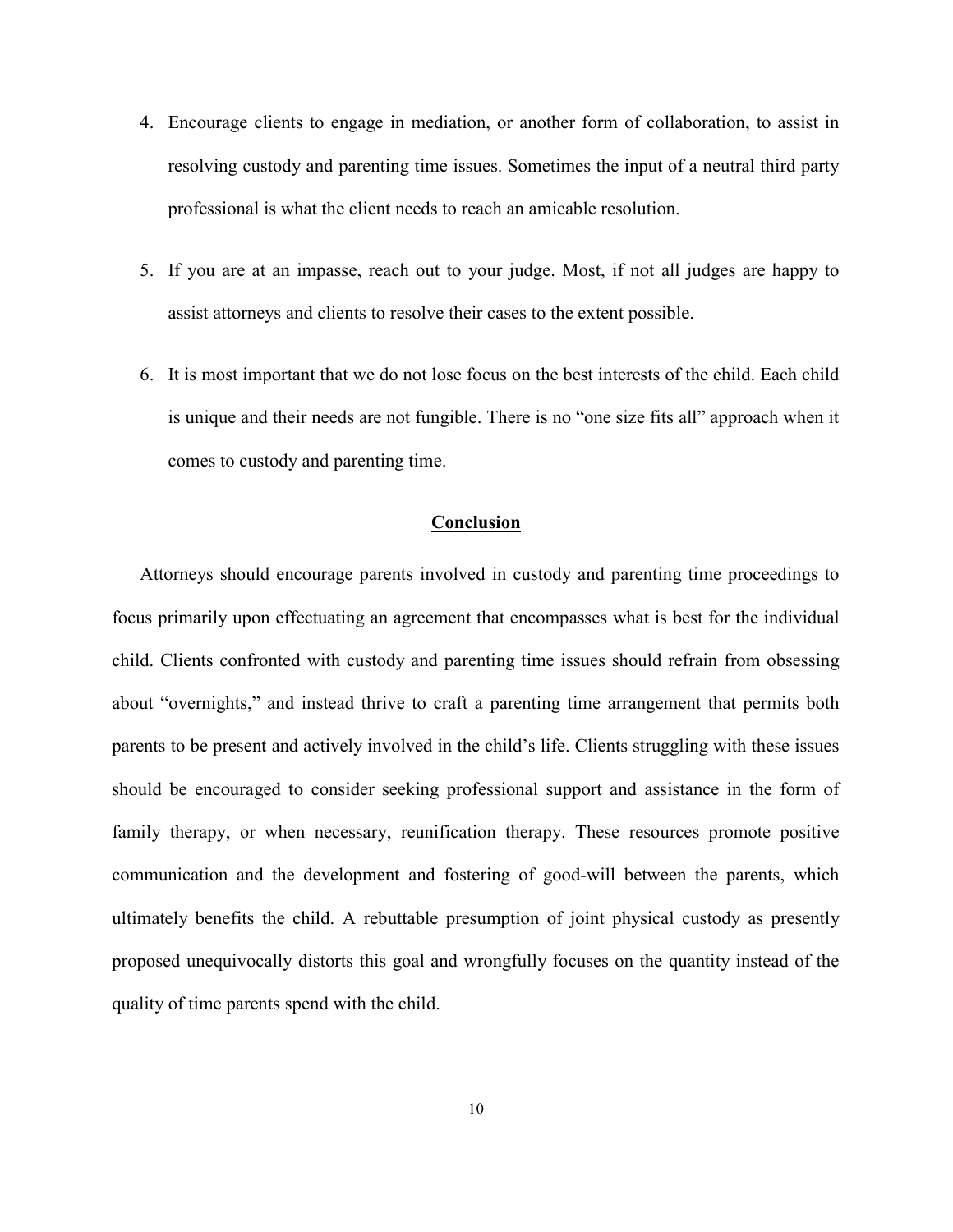<sup>i</sup> S273/A1091.

- ii Mayer v. Mayer, 150 N.J.Super. 556, 561-66, 367 A.2d 214 (App.Div. 1977). See Matflerd v. Matflerd, 10 N.J.Super. 132, 136-37, 76 A.2d 722 (App.Div. 1950); Jackson v. Jackson, 13 N.J.Super. 144, 147, 80 A.2d 306 (App.Div. 1951); Sheehan v. Sheehan, 38 N.J.Super. 120, 125-26, 118 A.2d 89 (App.Div. 1955); DiBiano v. DiBiano, 105 N.J.Super. 415, 418-19, 252 A.2d 735 (App.Div. 1969); Vannucchi v. Vannucchi, 113 N.J.Super. 40, 47, 272 A.2d 560 (App.Div. 1971).
- iii Armour v. Armour, 135 N.J.Eq. 47, 52, 37 A.2d 29 (E.&A. 1944). See DiBiano, 105 N.J.Super. at 418.

iv Esposito v. Esposito, 41 N.J. 143, 145, 195 A.2d 295 (1963). See Mayer, 150 N.J.Super. at 563.

<sup>v</sup> Matflerd, 10 N.J.Super. at 137. See Esposito, 41 N.J. at 145. See also Sheehan, 38 N.J.Super. at 290-91.

vi Warshak, Richard A. "Social science and parenting plans for young children: A Consensus Report." Psychology, Public Policy, and Law 20.1 (2014): 46-67. Print.

vii N.J.S.A. 9:2-4.

viii Id.

ix Id.

- x "[A] parent's rights to the care and companionship of his or her child are so fundamental as to be guaranteed protection under the First, Ninth and Fourteenth Amendments of the United States Constitution." Wilke v. Culp, 196 N.J.Super. 487, 496, 483 A.2d 420 (App.Div. 1984)(citing In re J.S. & C., 129 N.J.Super. 486, 489, 324 A.2d 90 (Ch.Div. 1974), aff'd o.b., 142 N.J.Super. 499, 362 A.2d 54 (App.Div. 1976).
- xi J.A. v. A.T., 404 N.J.Super. 132, 145, 960 A.2d 795 (App.Div. 2008)(citing Kinsella, 150 N.J. at 317-18): "Superimposed upon the consideration of these factors is the ultimate determination that the custody decision reached by the court be guided by the 'best-interest-of-the-child' standard." See also Terry v. Terry, 270 N.J.Super. 105, 119, 636 A.2d 579 (App.Div. 1994).
- xii Faucett v. Vasquez, 411 N.J.Super. 108, 118, 984 A.2d 460 (App.Div. 2009)(citing Kinsella v. Kinsella, 150 N.J. 276, 317, 696 A.2d 556 (1997).
- xiii Fantony v. Fantony, 21 N.J. 525, 536, 122 A.2d 593 (1956). See Hand v. Hand, 391 N.J.Super. 102, 105, 917 A.2d 269 (App.Div. 2007).

xiv 2018 New Jersey Senate Bill No. 273, New Jersey Two Hundred Eighteenth Legislature - First Annual Session.

xv "[I]n certain cases, the facts and evidence may reflect that, due to illness or injury, a custodial parent may no longer be able to appropriately care for a child's health, safety, and welfare. In New Jersey, the law is clear that, in such factual circumstances, the court in its discretion may conclude that in order to protect a child's best interests, a transfer of residential custody to another parent or caretaker may be necessary, no matter how morally blameless the custodial parent may be." A.W. v. T.D., 433 N.J.Super. 365, 370, 79 A.3d 1045 (Ch.Div. 2013).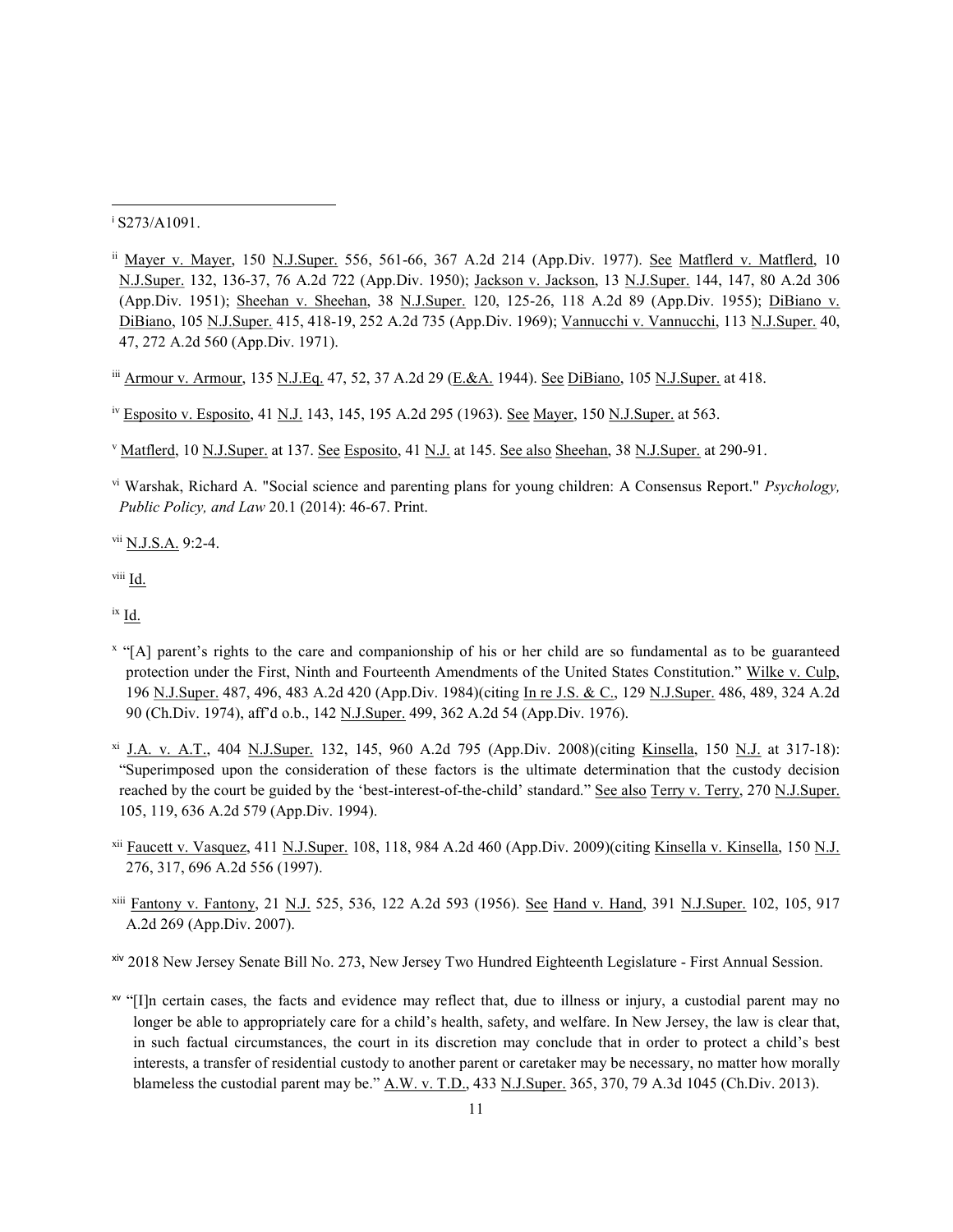<sup>xvi</sup> Beck v. Beck, 86 N.J. 480, 487, 432 A.2d 63 (1981). The Supreme Court explicitly addresses the issue of legal custody; however, the principles apply equally to the question of physical custody.

xvii Tahan v. Duquette, 259 N.J. Super. 328, 336, 613 A.2d 486, 490 (App. Div. 1992).